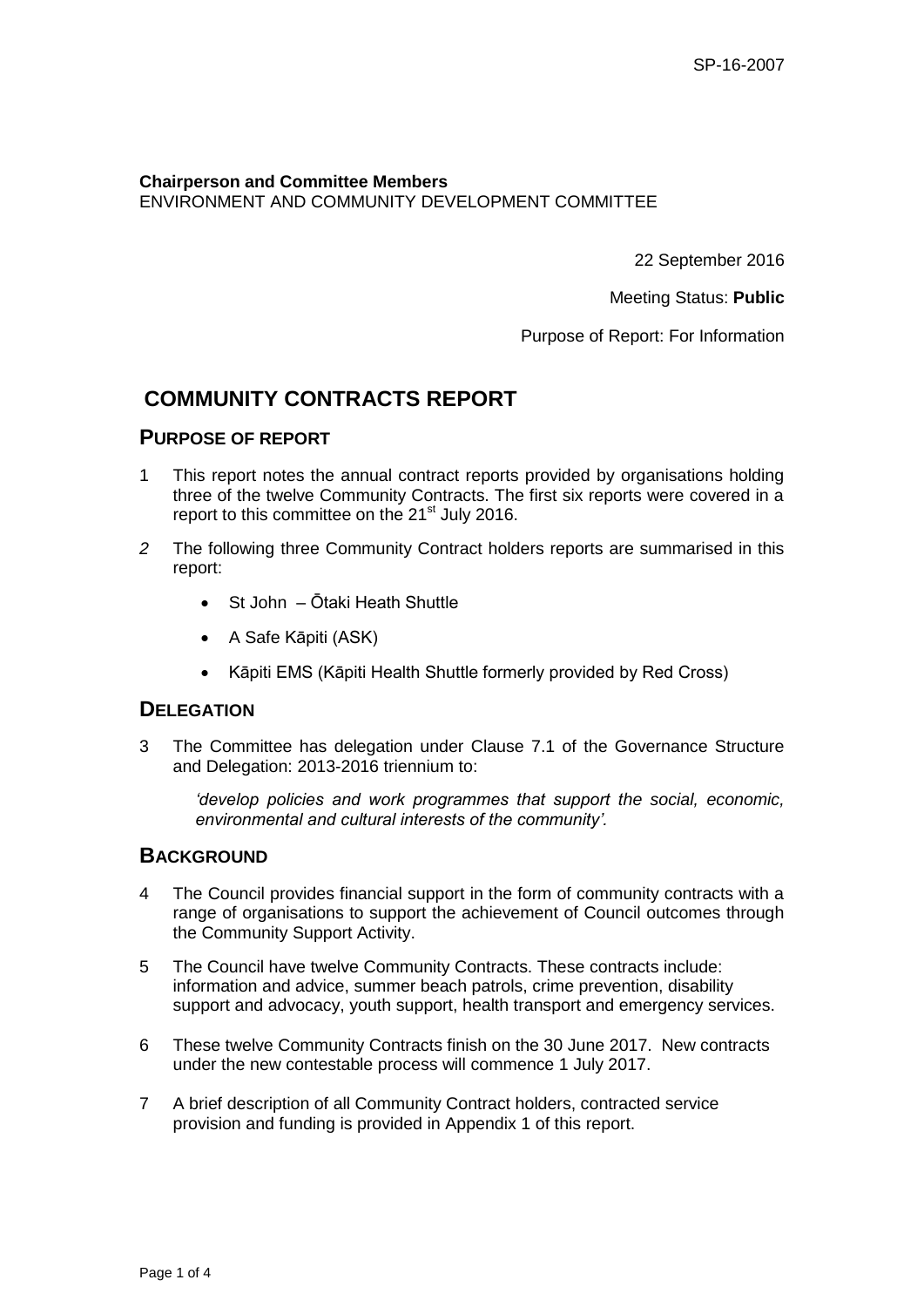- 8 All Community Contracts are required to report on either an annual or triennial report back cycle to Council. It is important to note that, formal report backs are required by 31 August of each year to allow for the appropriate document approval including; audited accounts, collated statistics and other important data.
- 9 At the time of writing this report not all 2015/2016 report backs were available. The summarised reports available are attached at Appendix 2 of this report.
- 10 Representatives of A Safe Kāpiti (ASK), Kāpiti EMS, Te Newhanga Kāpiti Community Centre, Wellington Free Ambulance and Kāpiti Youth Support (KYS) have been invited to make a presentation at this Environment and Community Development Committee meeting.
- 11 A representative from St John Ōtaki Health Shuttle made a presentation at the 21<sup>st</sup> July Environment and Community Development Committee meeting.
- 12 A representative from Ōtaki Citizens Advice Bureau will make a presentation at this Environment and Community Development Committee meeting due to their unavailability on 21<sup>st</sup> July.

## **REPORT BACK SUMMARIES**

- 13 **St John – Ōtaki Health Shuttle.** This community contract is to help fund a shuttle service based in Ōtaki. The shuttle makes between two and four trips a day to Palmerston North and Levin, transporting residents of Ōtaki for health related appointments.
- 14 The Ōtaki Heath Shuttle has two vans; each is wheelchair capable and carries first aid equipment and a defibrillator.
- 15 The Ōtaki Health Shuttles recorded 120,000 kms/year; this equated to approximately 225 passenger trips per month.
- 16 **A Safe Kāpiti (ASK).** ASK has been collaborating with KCDC and other groups and agencies in Kāpiti to contribute towards a shared vision of a safe, crime-free community, it provides voluntary groups such as Neighbourhood Support and Community Patrols with assistance to improve awareness and promotion of their activities.
- 17 ASK has participated in forums in Kāpiti that help to contribute to achieving the goal of the "District has a strong, healthy, safe and involved community" including government contracted services (Family Support, Strengthening Families, Family Violence awareness coordination, Youth Justice Youth and parenting programmes. the Kiosk collective, Family Violence Champions project and White Ribbon Day activities).
- 18 ASK participated in Age-Friendly activities and forums.
- 19 **Kāpiti EMS (Kāpiti Health Shuttle formerly provided by Red Cross).** The Kāpiti Health shuttle transports Kāpiti residents, who live south of Pekapeka, with hospital appointments to both Kenepuru and Wellington hospitals.
- 20 This service operates Monday to Thursday each week, mornings only, returning from Wellington at 2pm.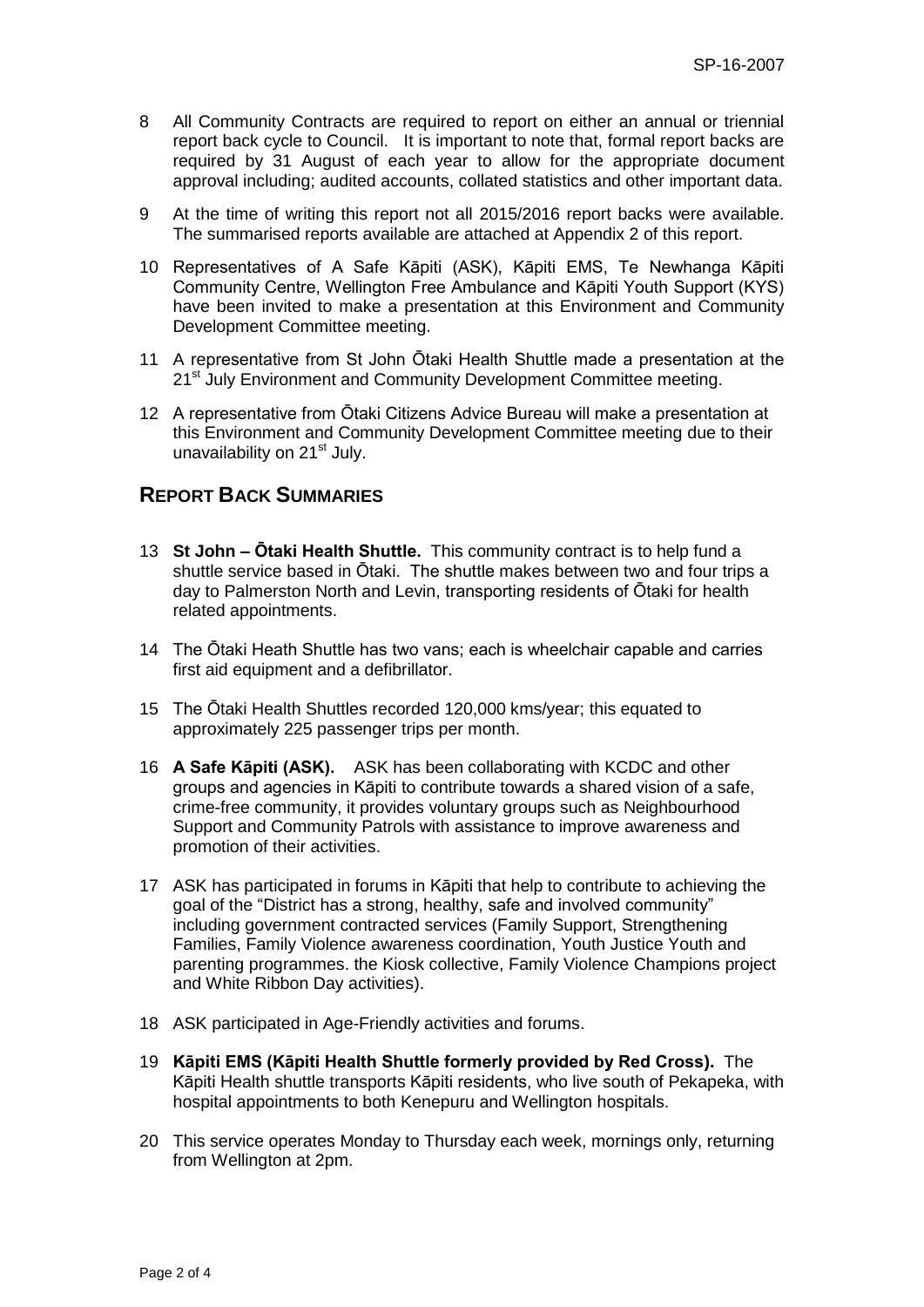- **21 Te Newhanga Kāpiti Community Centre.** At the time of writing this report an annual report had not yet been received, this will not affect the 2016/2017 funding.
- 22 **Wellington Free Ambulance.** At the time of writing this report an annual report had not yet been received, this will not affect the 2016/2017 funding.
- 23 **Kāpiti Youth Support.** At the time of writing this report an annual report had not yet been received, this will not affect the 2016/2017 funding.

### **CONSIDERATIONS**

### Policy considerations

24 There are no policy implications arising from this report.

#### Legal considerations

25 There are no legal considerations as a result of this report.

### Financial considerations

26 The total amount provided for Community Contracts is \$370,000 per annum. This funding provision is allocated through the Council's Community Support Activity.

### Tāngata whenua considerations

27 There are no current considerations arising from this report; however the implementation of the new funding programme in 2017 will take into consideration kaupapa tuku iho, aspirations, intentions and values of Tāngata whenua.

### **SIGNIFICANCE AND ENGAGEMENT**

### Degree of significance

28 This matter has a low level of significance under Council Policy.

#### Consultation already undertaken

29 There has been continued communication and engagement with Community Contract holders prior to, during and after the duration of the contract in 2014/15. Council will continue to engage in multiple ways with the organisations funded through Council's Community Contracts and throughout the implementation of the new funding programme in 2017.

### **Publicity**

30 There are no publicity considerations for the Council related to this report. Each organisation is responsible for its own publicity.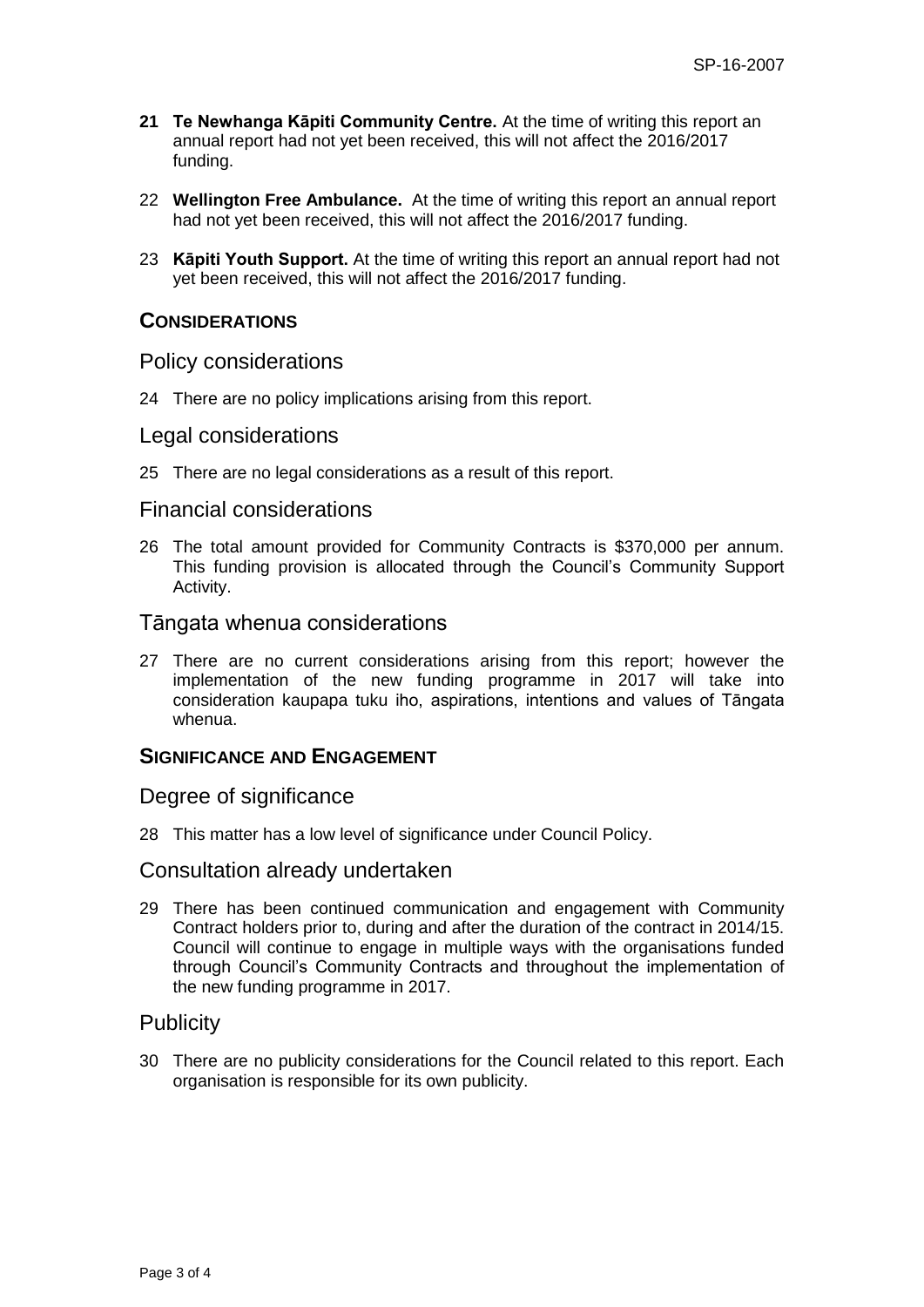# **RECOMMENDATIONS**

- 31 That the Environment and Community Development Committee notes the report backs provided by:
	- St John Centre Ōtaki Heath Shuttle
	- A Safe Kāpiti (ASK)
	- Kāpiti EMS (Kāpiti Health Shuttle formerly provided by Red Cross)
	- Ōtaki Citizens Advice Bureau
- 32 That the Environment and Community Development Committee use this opportunity to thank the organisations which have Community Contracts for their valuable and on-going work in the District.

| Report prepared by                                                         | Approved for submission                            | <b>Approved for submission</b>                         |  |
|----------------------------------------------------------------------------|----------------------------------------------------|--------------------------------------------------------|--|
| <b>Claire Rewi</b>                                                         | <b>Kevin Currie</b>                                | Stephen McArthur                                       |  |
| <b>Programme Advisor</b><br><b>Programme Design</b><br>& Delivery (Social) | <b>Group Manager</b><br><b>Regulatory Services</b> | <b>Group Manager</b><br><b>Strategy &amp; Planning</b> |  |

### **ATTACHMENTS**

Appendix 1: Community Contracts Brief Appendix 2: Community Contracts Report Summaries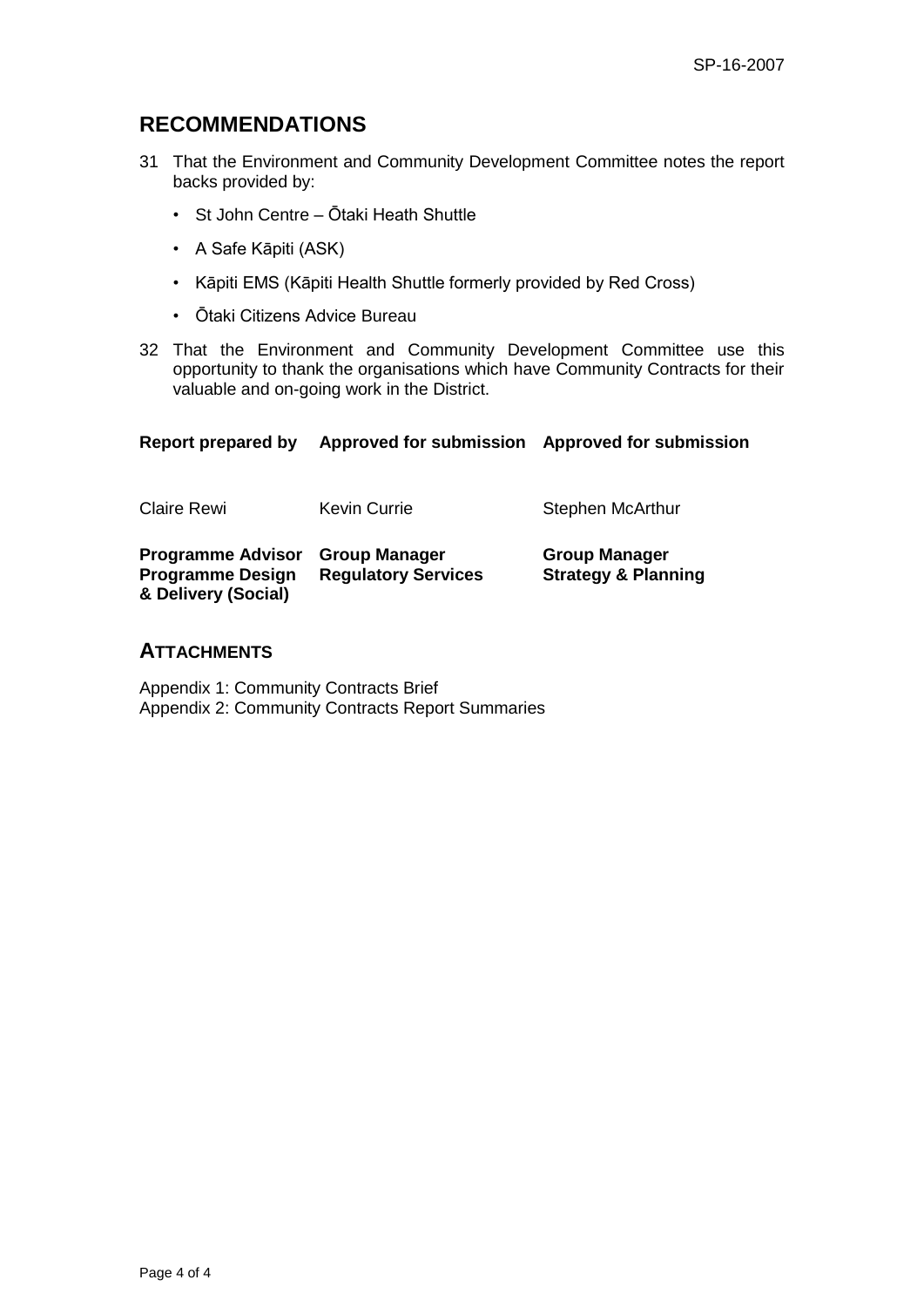| <b>CONTRACTED</b><br><b>ORGANISATION</b>                 | <b>COUNCIL</b><br><b>FUNDING</b> | <b>BRIEF DESCRIPTION OF SERVICES AND</b><br><b>ACTIVITY</b>                                                                                                                                                                                                                                                               |
|----------------------------------------------------------|----------------------------------|---------------------------------------------------------------------------------------------------------------------------------------------------------------------------------------------------------------------------------------------------------------------------------------------------------------------------|
| ASK - A safe Kāpiti                                      | \$89,711                         | Promotion and coordination of crime prevention<br>initiatives in the District; provision of support<br>services for families in need; truancy services<br>to schools, Strengthening Families. Delivered<br>the Crime Prevention Plan which includes<br>support for Neighbourhood Support and<br><b>Community Patrols.</b> |
| <b>Citizens Advice</b><br>Bureau Kāpiti                  | \$12,959                         | Provision of information, advice, referral and<br>advocacy services based in Coastlands.                                                                                                                                                                                                                                  |
| <b>Citizens Advice</b><br>Bureau Ōtaki                   | \$12,959                         | Provision of information, advice, referral and<br>advocacy services based in Otaki town centre.                                                                                                                                                                                                                           |
| <b>Disability Information</b><br>and Equipment<br>Centre | \$32,451                         | Based in the Kāpiti Community Centre, they<br>provided information on disability, disability<br>equipment and disability support services. The<br>Centre also provides administrative support for<br>the Kāpiti Accessibility Advisory Group (KAAG).                                                                      |
| Kāpiti Youth Support                                     | \$54,053                         | Delivered support services for young people<br>including a young mothers' programme and<br>mentoring services for vulnerable young men.                                                                                                                                                                                   |
| Red Cross: Kāpiti<br><b>Health Shuttle</b>               | \$8,108                          | This contract has transferred to EMS Kāpiti.<br>Provided a shuttle service to get patients south<br>of Pekapeka to hospital and outpatient<br>appointments outside of the District.                                                                                                                                       |
| St John: Ōtaki Health<br><b>Shuttle</b>                  | \$8,108                          | Provided a shuttle service to get patients from<br>Otaki to hospital and outpatient appointments<br>outside of the District.                                                                                                                                                                                              |
| Surf Life Saving New<br>Zealand (2 contracts)            | \$50,028                         | Provided professional life guard services over<br>the summer holidays on Otaki Beach and<br>Paekākāriki Beach.                                                                                                                                                                                                            |
| Te Newhanga Kāpiti<br><b>Community Centre</b>            | \$30,126                         | Delivered a facility that provides rooms and<br>spaces for community meetings, networks and<br>activities as well as a focus for community<br>initiated activities.                                                                                                                                                       |
| Volunteer Kāpiti                                         | \$27,027                         | Provided the essential voluntary workforce<br>needed to maintain and sustain the work of the<br>community-based organisations on the Kāpiti<br>Coast.                                                                                                                                                                     |
| <b>Wellington Free</b><br>Ambulance                      | \$23,100                         | Provided free paramedical care in emergency<br>situations, pre-hospital care, and rescue and<br>transport services (including Urgent Community<br>Care) for residents south of Pekapeka.                                                                                                                                  |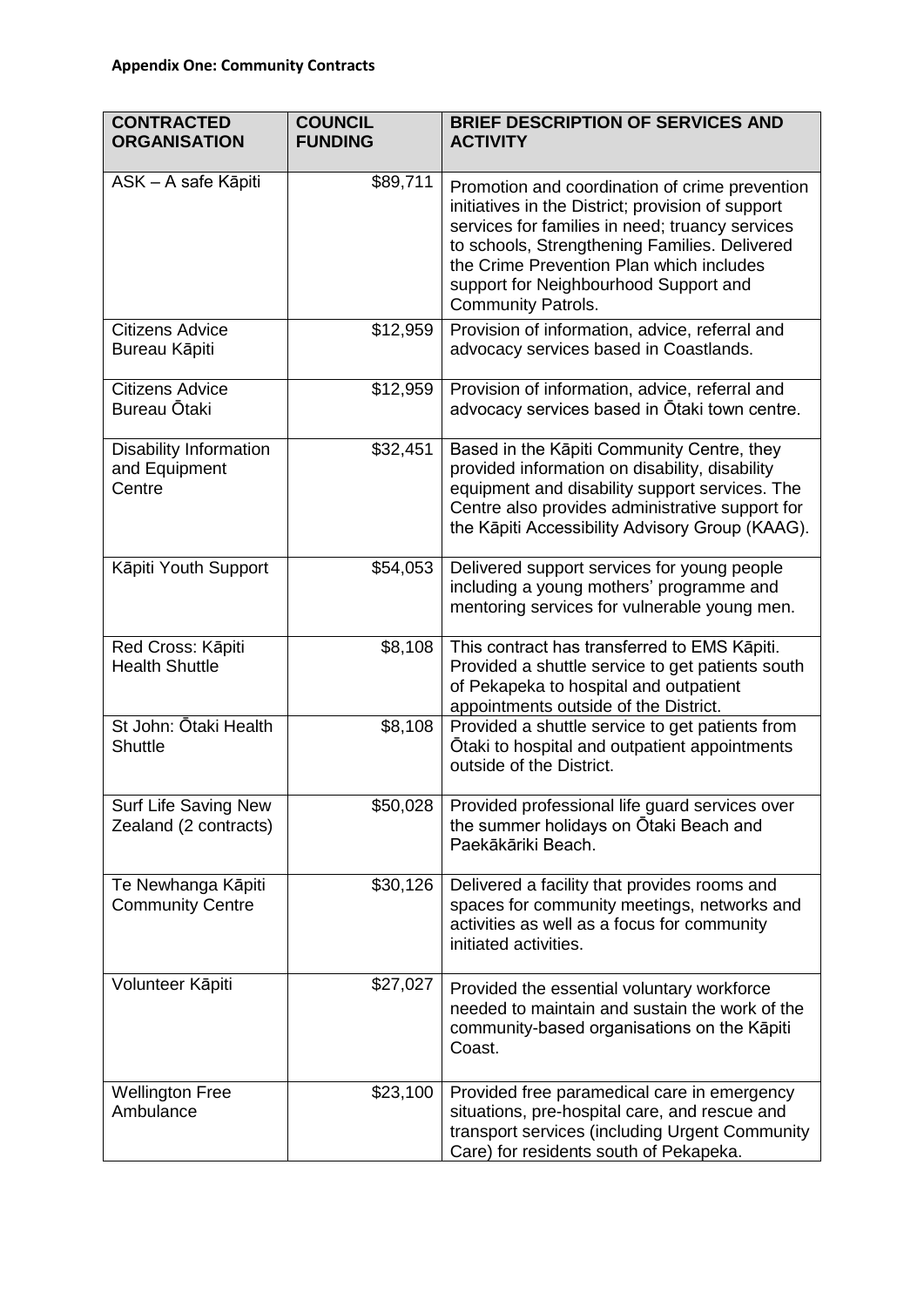## **St John – Ōtaki Health Shuttle.**

The St John Ōtaki Health shuttle service is based in Ōtaki, the Community Contract held is to provide transport for residents of Ōtaki to any health related appointments in Levin and Palmerston North. It commenced service in 2010 and has grown immensely, it now operates two shuttle vans, and each van is wheelchair capable, carries first aid equipment including a defibrillator. The Shuttle teams are all volunteers; the crew may start as early as 5.30am and have been known to sometimes finish after 6.30pm. The shuttle crews donate over 5,000 hours per year to the service.

The Ōtaki health shuttle records 120,000 kms per year, this equates to approximately 225 passenger trips per month. The shuttles operate between two and four trips a day to Palmerston North and Levin. Fuel costs are approximately \$10,000 per year. It is essentially a free service however donations are encouraged and much appreciated.

## **A Safe Kāpiti**

ASK has been collaborating with Council and other groups and agencies in Kapiti to contribute towards both our vision of a safe, crime-free community.

Key objectives:

- consulting, partnering and engaging with community stakeholders to raise awareness of Kāpiti's crime prevention needs and services;
- providing leadership and advice to all collaborative partners and stakeholders to ensure a coordinated response in the promotion of safety to increase perception of safety in the community.

Work commenced this year includes:

- Providing voluntary groups such as Neighbourhood Support and Community Patrols with assistance to improve awareness and promotion of their activities;
- Since February 2016 have been operating the Kapiti Health Shuttle on behalf of and through funding from EMS;
- Participated in Age-Friendly activities and forums;
- Ensured Otaki is included in discussions where appropriate and have taken into account how their needs can be addressed;
- Participated in any forums in Kapiti that contribute to ensuring Outcome Seven is met including government contracted services (Family Support, Strengthening Families, Family Violence awareness coordination, Youth Justice youth and parenting programmes. the Kiosk collective, Family Violence Champions project and White Ribbon Day activities.

### Neighbourhood Support (NS)

Working with Neighbourhood Support New Zealand (NSNZ) towards providing better support to the vulnerable communities within Kāpiti District and this involves identifying specific areas in the community. From November 2016 the coordinator and volunteer staff will be housed at the Kiosk so that they are easily accessible throughout the summer months.

Kiosk Collective